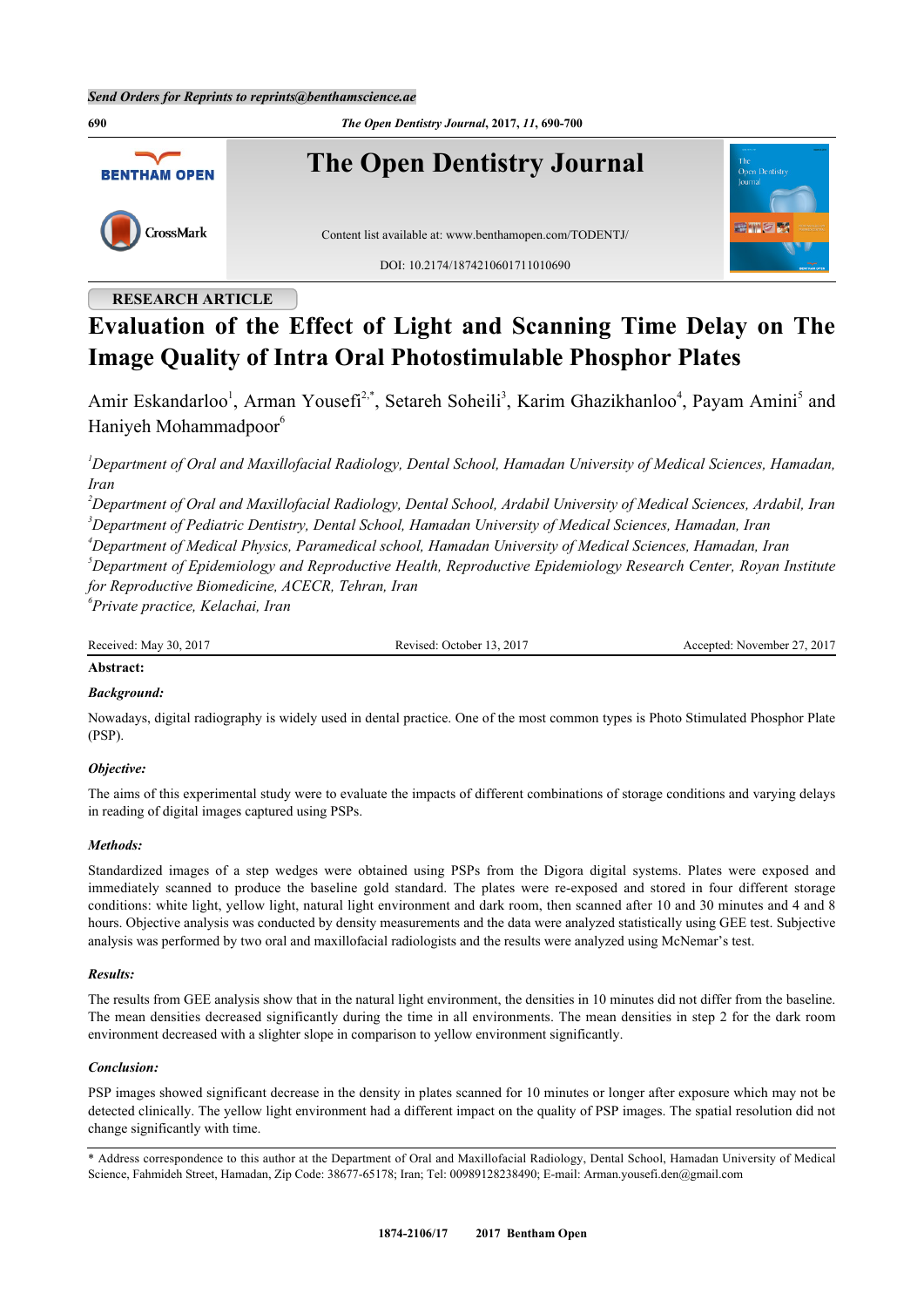**Keywords:** Contrast, Spatial resolution, Photostimulable phosphor plates, Digital image, Environmental light, Density.

### **1. INTRODUCTION**

Nowadays, digital radiography is widely used in dental practice. Due to some special assets such as shorter exposure to radiation, capability to use pecular software to adjust the quality of images, simple way of storing and other spectacular advantages, conventional radiography has been gradually replaced by digital radiography. Several systems have been introduced for intraoral digital radiography. One of the most common types of these systems is Photo Stimulated Phosphor Plate (PSP). PSP image receptor systems are differentiated from other types by peculiar features of the plates: thin structure and flexibility and by the absence of a connecting wire. These features facilitate placement of the receptor into the mouth. Other advantages of PSP systems comprise being available in exactly the same size as conventional films having a wider dynamic range, which produces better quality radiographs compared with other digital sensors. The major drawbacks of PSPs are, the remaining energy is stored in the plate after scanning, lower quality owning to repeated applying, and handling and scanning of the plates are time consuming [[1,](#page-9-0) [2](#page-9-1)]. Size and flexibility of Storage phosphor plates (SPPs), is similar to that of conventional films, and undoubtedly have been regarded as one of the most proper alternates for conventional films with great diagnostic accuracy and broader latitude [\[3](#page-9-2)].

PSP plates store absorbed x-ray energy in crystal structure in the form of trapped electron, and constitute a latent image. This deposited energy can be released if stimulated by additional light with proper wavelength. As the rate of difference between stimulating light and phosphorescent light wavelengths differs, the two might be differentiated, and the illumination can be determined as a measure of the quantity of x-ray energy that has been deposited in the material [\[4](#page-9-3), [5](#page-9-4)]. These plates consist of polyester base coated with europium-activated barium fluorohalide crystals. By trapping electrons produced by an exposure to sufficiently energetic source of radiation, the phosphor crystal lattice is capable of storing a notable magnitude of the X-ray energy, hence producing a latent radiographic image. Stimulating red light is next applied to move the electrons into metastable states from which energy transfer will create a visible light which is accumulated and digitized [[6,](#page-9-5) [7\]](#page-9-6).

After exposure, plates should be processed quickly because the electrons which are in metastable state inevitably move to the ground state over the time. The rate of releasing the electrons is tremendously short after exposure. The rate differs based on the composition of the phosphor layer and the storage condition such as temperature and light. Some crystals release 23% of their trapped electrons after 30 minutes and 30% after 1 hour [\[5](#page-9-4) - [8\]](#page-9-7). In clinical practice, it is not always possible to scan a PSP plate straight away after exposure, in addition, the conditions of storage are variable. So the objective of the current study, therefore, was to evaluate the effects of storage conditions (different environmental light) and scanning time delay on the quality of the PSP images.

# **2. MATERIALS AND METHODS**

In an *in vitro* study, the standard images from two phantoms (Fig . **[1](#page-2-0)**). (Pehamed, Rosenberg, Germany) by PSP receptors (Fig . **[2](#page-2-1)**) (Soredex, Tunsula, Finland), were prepared. One of the phantoms which contains a step-wedge, assessed the contrast and pixel density and had 3 steps; two of them were composed of polytetrafluoroethylene and the other was made up of copper. The other phantom considered spatial resolution that had 3 types of line pairs  $(2.5/3.1/$ 5.0) in terms of the number of line pairs per millimeter (Fig. **[3](#page-2-2)**). Each PSP image was captured on a new plate, with size2 (30mm× 40mm). Before each exposure, the plates were erased to eliminate residual images by means of the strong light source. The exposure setting was determined to see all the step-wedges and lines on the radiograph. The plates were exposed for 0. 6 seconds at 60 kVp, 10 mA, with focus-to-receptor distance 20 cm, using an X-ray unit (Planmeca,Tunsula, Finland). After scanning of PSPs, by Digora optim scanner (Soredex, Tunsula, Finland), Scanora imaging software was applied to view the resultant radiographic images, which were then stored in TIFF format and later, radiographs were printed by a printer (Kodak 58-50, New York, USA). To create the gold standard images, PSP plates were exposed and then were immediately scanned. Plates were again exposed and placed in 4 different environments (white light, yellow light, natural light and dark room), for 10 and 30 minutes and 4 and 8 hours and then scanned. PSPs in this period were within its coverage. Ambient light intensity was adjusted by using a Digital Lux Meter (model ST-1200) to the range of 150 Lux. The light intensity was adjusted according to the average of light intensity in 5 radiology clinics that was calculated before. The resulting images of phantom contrast (c) were assessed to consider the grey level changes in all steps by a densitometer (Pehamed, Densonorm, Rosenberg, Germany) (Fig. **[4](#page-3-0)**)). The resulting images of the phantom spatial resolution(s) were evaluated by two oral and maxillofacial radiologists) by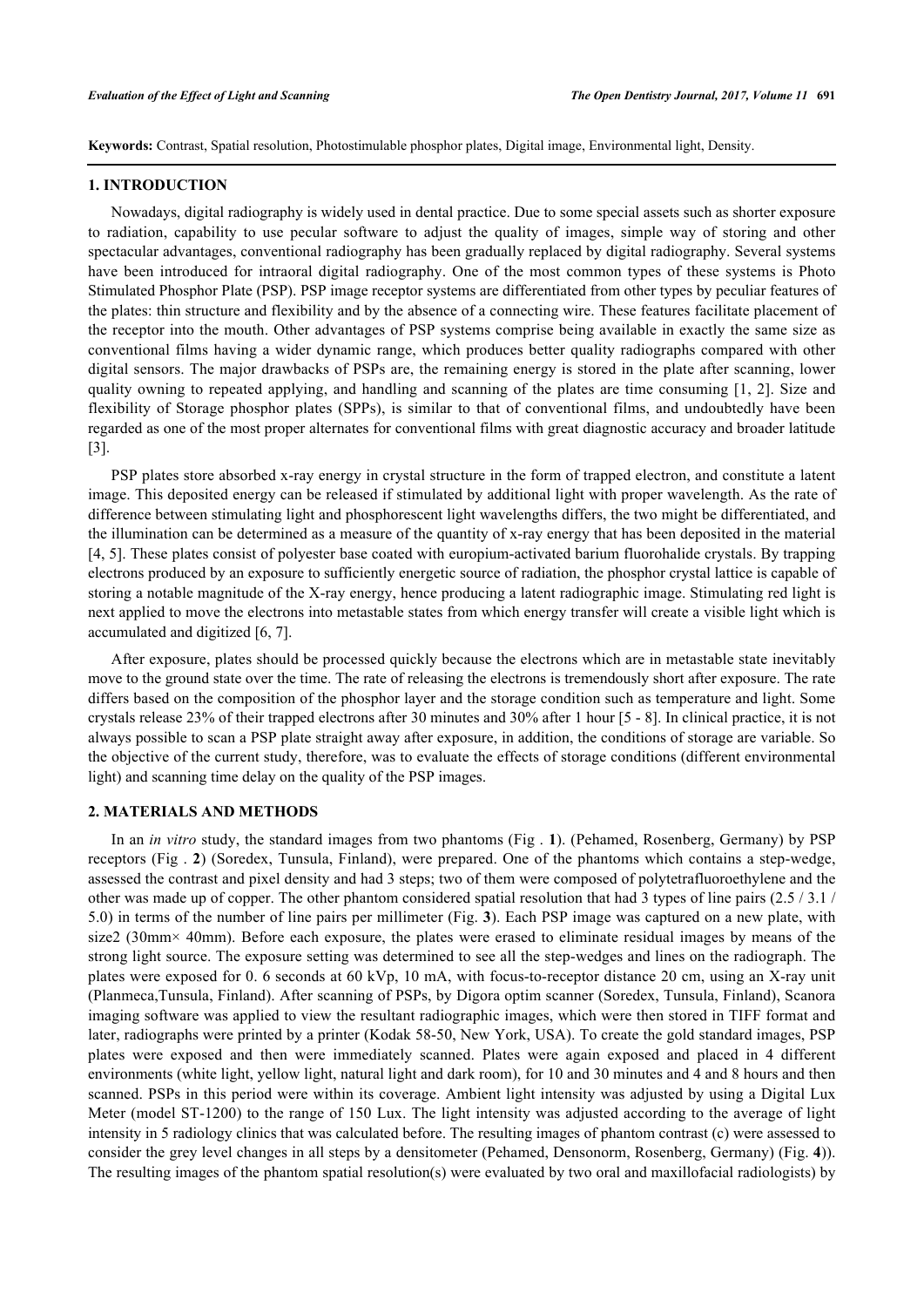<span id="page-2-0"></span>visual inspection. So that they assessed that how many couples of 3 listed pair lines were visible in each image separately. *SPSS* statistical analysis software (ver.21 *SPSS* inc. Chicago, IL) was applied to determine the signal fading of areas on the same steps, to assess the grey value differences due to delay in scanning time and effect of different environments. In addition, the number of visible pair lines in each image was determined. At last, the data was analyzed by GEE (Generalized Estimating Equation) model and McNemar's test.



<span id="page-2-1"></span>Fig. (1). Phantom (for evaluating density and spatial resolution).



<span id="page-2-2"></span>Fig. (2). PSP receptor.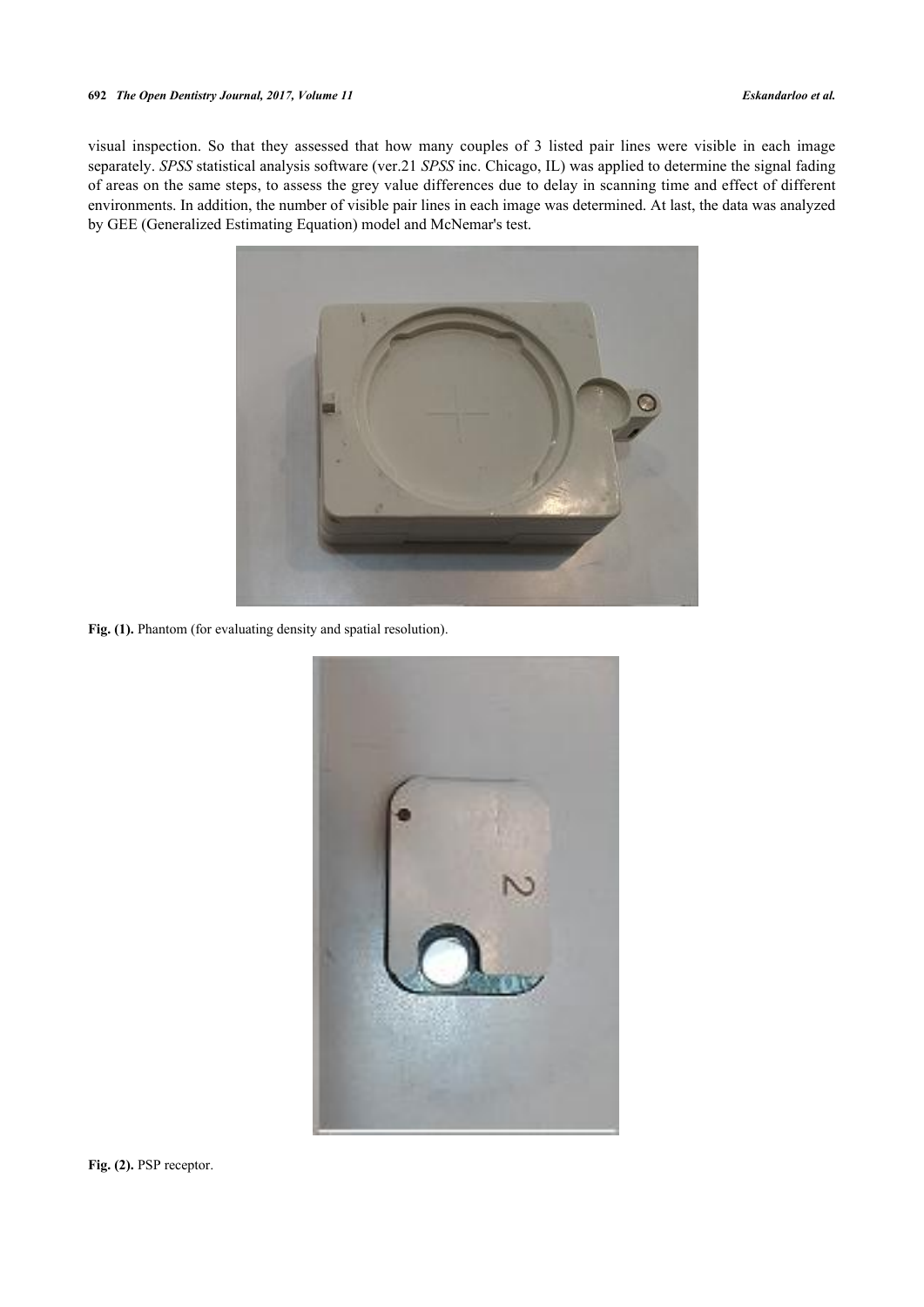

**Fig. (3A and B).** Images of contrast (A) and spatial resolution (B) phantoms.

<span id="page-3-0"></span>

Fig. (4). Densitometer which determines density.

# **2.1. Statistical Analysis**

The mean and standard deviation were used to describe the continuous variables. Frequency and percentage were reported for the categorical variables. The densities were recorded longitudinally over time and hence, longitudinal methods were used to analyze the data. A population average method, Generalized Estimating Equation model (GEE) was applied to take into account the natural variance of repeated measurements over time. The most important feature of GEE models is the population average interpretation of the results so that an average trend of response variable over the time can be determined using multiple subject trends [\[9\]](#page-9-8). Using this method, one can evaluate the effect of different factors and covariates on the response variable. The reference category at the baseline is assumed as the baseline measurements. The reference category for the trend is assumed as the dark room environment. The estimated coefficients are the estimated mean difference of categories with the baseline measurements using the GEE method. According to the sufficient sample size, unstructured covariance pattern was used to take into account the association between the repeated measurements. The interpretation of the coefficients is population average. The coefficients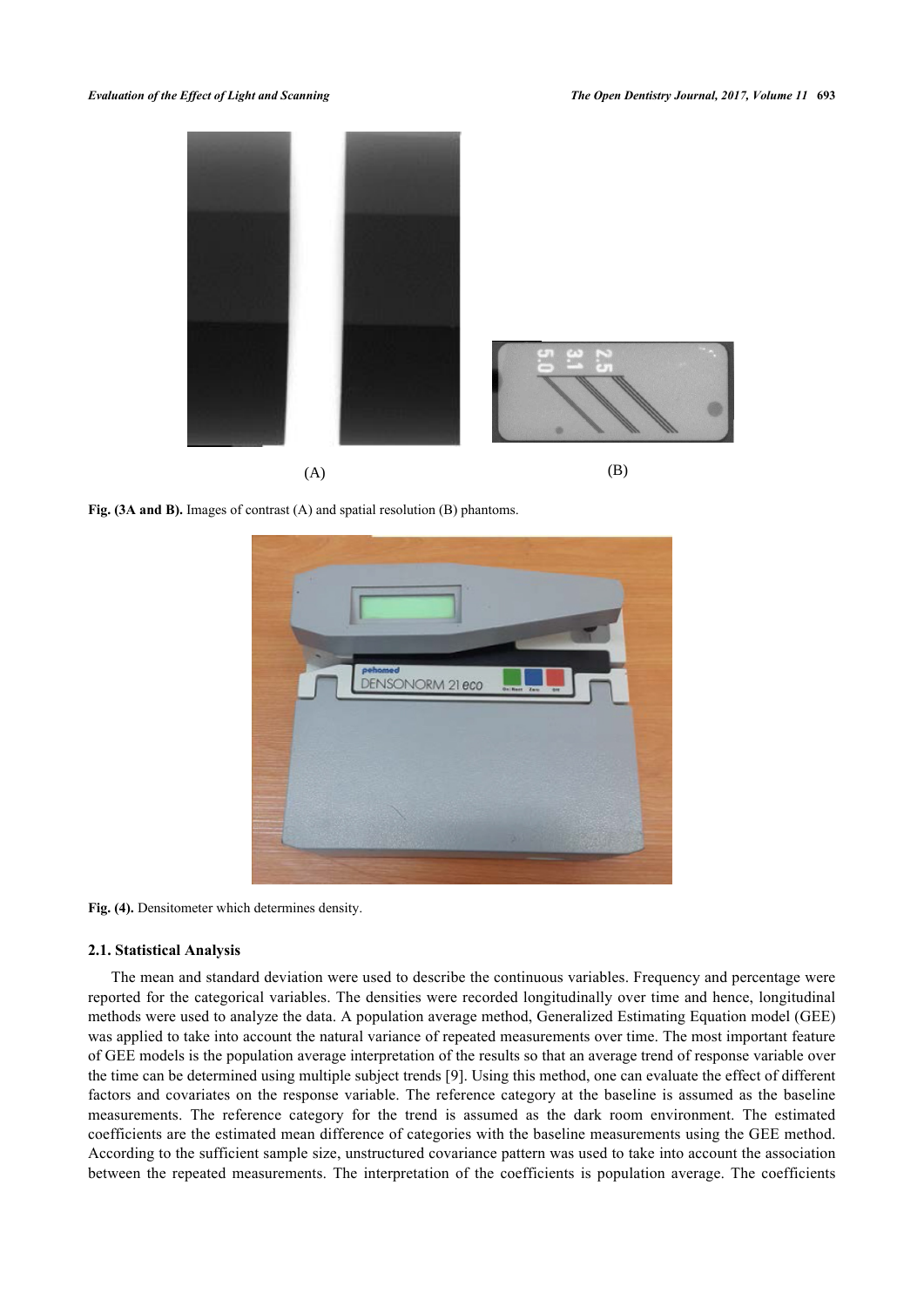resulted from the GEE approach can be interpreted both within and between the subject effects. The interaction term provides the difference between the groups over the time. The time was assumed in minutes.

# **3. RESULTS**

The mean and the standard deviation of densities at the baseline as well as 10, 30, 240 and 480 minutes are shown in Table **[1](#page-4-0)**. This table shows the results from GEE analysis where the mean densities between the baseline (immediately scanned plates) and the other time points are compared. The comparisons are presented in three types of error levels. The results in Table **[1](#page-4-0)** show that in the natural light environment, the densities in 10 minutes did not differ from the baseline in all the steps. Moreover, the mean densities at 10 minutes in the yellow and white light environments were not statistically different from the baseline in step 2. Other comparisons with the baseline values were observed to be statistically significant.

| <b>Light Env</b> | Time             | Step 1            | $P-Value$ | Step 2            |       | Step 3            |         |
|------------------|------------------|-------------------|-----------|-------------------|-------|-------------------|---------|
| <b>Baseline</b>  | <b>Baseline</b>  | $2.272 \pm 0.106$ |           | $1.992 \pm 0.153$ |       | $1.424 \pm 0.065$ |         |
| <b>Natural</b>   | $10 \text{ min}$ | $2.280 \pm 0.184$ | 0.938     | $2.056 \pm 0.271$ | 0.705 | $1.410 \pm 0.048$ | 0.699   |
|                  | $30$ min         | $1.706 \pm 0.266$ | 0.009     | $1.596 \pm 0.276$ | 0.035 | $1.164 \pm 0.071$ | 0.004   |
|                  | $240$ min        | $1.718 \pm 0.131$ | 0.003     | $1.530 \pm 0.163$ | 0.018 | $1.042 \pm 0.048$ | < 0.001 |
|                  | 480 min          | $1.510 \pm 0.140$ | < 0.001   | $1.336 \pm 0.122$ | 0.002 | $0.974 \pm 0.061$ | < 0.001 |
| Dark room        | $10 \text{ min}$ | $2.166 \pm 0.056$ | 0.060     | $1.850 \pm 0.043$ | 0.122 | $1.348 \pm 0.029$ | 0.038   |
|                  | <b>30 min</b>    | $1.630 \pm 0.021$ | < 0.001   | $1.412 \pm 0.035$ | 0.001 | $1.066 \pm 0.076$ | 0.003   |
|                  | 240 min          | $1.588 \pm 0.204$ | 0.003     | $1.406 \pm 0.218$ | 0.009 | $0.944 \pm 0.091$ | 0.001   |
|                  | 480 min          | $1.408 \pm 0.142$ | 0.001     | $1.354 \pm 0.166$ | 0.007 | $0.868 \pm 0.101$ | < 0.001 |
| Yellow           | $10 \text{ min}$ | $2.126 \pm 0.093$ | 0.003     | $1.926 \pm 0.140$ | 0.405 | $1.308 \pm 0.070$ | 0.001   |
|                  | $30$ min         | $1.860 \pm 0.290$ | 0.053     | $1.688 \pm 0.237$ | 0.125 | $1.076 \pm 0.051$ | < 0.001 |
|                  | $240$ min        | $1.566 \pm 0.092$ | < 0.001   | $1.428 \pm 0.068$ | 0.003 | $0.978 \pm 0.066$ | < 0.001 |
|                  | 480 min          | $1.418 \pm 0.116$ | < 0.001   | $1.248 \pm 0.051$ | 0.001 | $0.854 \pm 0.008$ | < 0.001 |
| White            | $10 \text{ min}$ | $2.186 \pm 0.059$ | 0.114     | $1.850 \pm 0.080$ | 0.194 | $1.324 \pm 0.028$ | 0.021   |
|                  | $30 \text{ min}$ | $1.638 \pm 0.185$ | 0.003     | $1.464 \pm 0.105$ | 0.004 | $1.074 \pm 0.042$ | 0.001   |
|                  | 240 min          | $1.570 \pm 0.152$ | 0.001     | $1.412 \pm 0.146$ | 0.008 | $1.008 \pm 0.013$ | < 0.001 |
|                  | 480 min          | $1.502 \pm 0.289$ | 0.007     | $1.350 \pm 0.231$ | 0.014 | $0.876 \pm 0.131$ | 0.002   |

<span id="page-4-0"></span>**Table 1. Mean and standard deviation of densities and the paired T-test between each time point and the baseline over the time in different steps.**

The results of GEE analysis method are presented in Table **[2](#page-4-1)** showing the trend of mean densities during 8 hours. As observed, the mean densities decreased significantly during the time in all environments for the three steps. No significant difference in the trend was found between the environments in step 1and 3. The densities during the time are presented in Figs. (**[5](#page-5-0)**-**[7](#page-6-0)**).

<span id="page-4-1"></span>**Table 2. The results of generalized estimating equations assessing the development of densities based on several light environments over the time.**

| Response<br>Variable | Parameter     | <b>Estimate</b> | <b>Standard Error</b> | $P-Value$ |
|----------------------|---------------|-----------------|-----------------------|-----------|
| S1                   | (Intercept)   | 1.912           |                       |           |
|                      | Light Env.    |                 |                       |           |
|                      | White         | $-0.002$        | 0.057                 | 0.969     |
|                      | Yellow        | 0.081           | 0.052                 | 0.119     |
|                      | Natural       | 0.101           | 0.071                 | 0.157     |
|                      | Dark room     |                 |                       |           |
|                      | Time          | $-0.068$        | 0.011                 | < 0.001   |
|                      | White* Time   | 0.009           | 0.005                 | 0.108     |
|                      | Yellow* Time  | $-0.012$        | 0.013                 | 0.401     |
|                      | Natural* Time | 0.001           | 0.012                 | 0.913     |
|                      | Dark*Time     |                 |                       |           |
| S <sub>2</sub>       | (Intercept)   | 1.632           | 0.014                 | < 0.001   |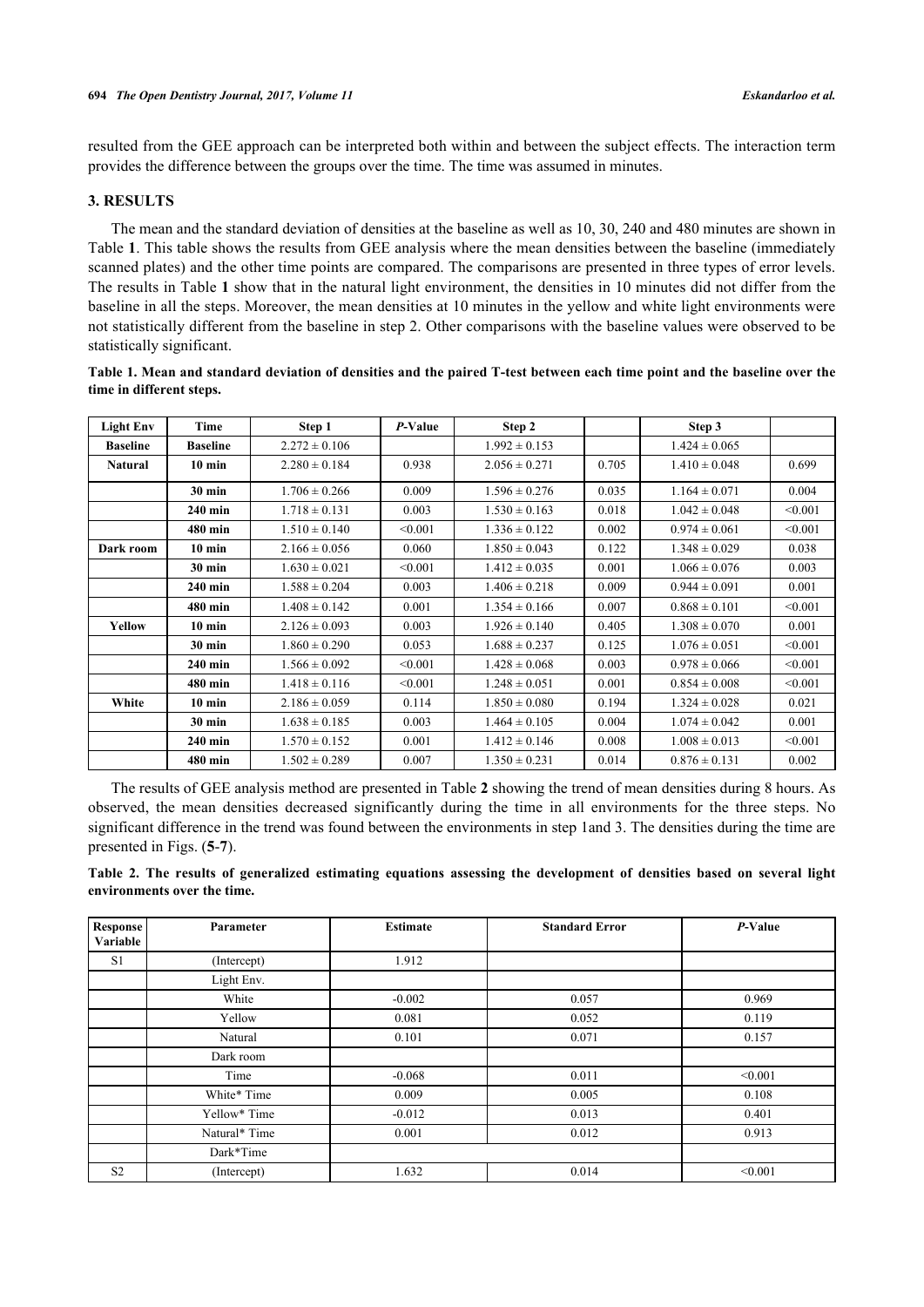| (Table 2) contd      |               |                 |                       |         |
|----------------------|---------------|-----------------|-----------------------|---------|
| Response<br>Variable | Parameter     | <b>Estimate</b> | <b>Standard Error</b> | P-Value |
|                      | Light Env.    |                 |                       |         |
|                      | White         | 0.026           | 0.051                 | 0.618   |
|                      | Yellow        | 0.182           | 0.050                 | < 0.001 |
|                      | Natural       | 0.210           | 0.093                 | 0.024   |
|                      | Dark room     |                 |                       |         |
|                      | Time          | $-0.040$        | 0.009                 | < 0.001 |
|                      | White* Time   | $-0.004$        | 0.004                 | 0.347   |
|                      | Yellow* Time  | $-0.036$        | 0.015                 | 0.018   |
|                      | Natural* Time | $-0.027$        | 0.016                 | 0.086   |
|                      | Dark*Time     |                 |                       |         |
| S <sub>3</sub>       | (Intercept)   | 1.207           | 0.014                 | < 0.001 |
|                      | Light Env.    |                 |                       |         |
|                      | White         | 0.003           | 0.019                 | 0.886   |
|                      | Yellow        | $-0.007$        | 0.037                 | 0.857   |
|                      | Natural       | 0.079           | 0.031                 | 0.012   |
|                      | Dark room     |                 |                       |         |
|                      | Time          | $-0.047$        | 0.005                 | < 0.001 |
|                      | White* Time   | 0.004           | 0.009                 | 0.714   |
|                      | Yellow* Time  | 0.001           | 0.007                 | 0.857   |
|                      | Natural* Time | 0.004           | 0.004                 | 0.427   |
|                      | Dark*Time     |                 |                       |         |

<span id="page-5-0"></span>The mean densities in step 2 for the dark room environment (slope=-0.040,  $p$ <0.001) decreased with a slighter slope in comparison to yellow environment (slope difference with dark room Env=-0. 036,  $p=0.018$ ), significantly. Hence, the decreasing slope for yellow environment was 0.076. The decrease in slopes for the other two environments was the same as for dark room environment statistically.



Fig. (5). The densities of the plates according to delay in scanning time in different environments.(step 1)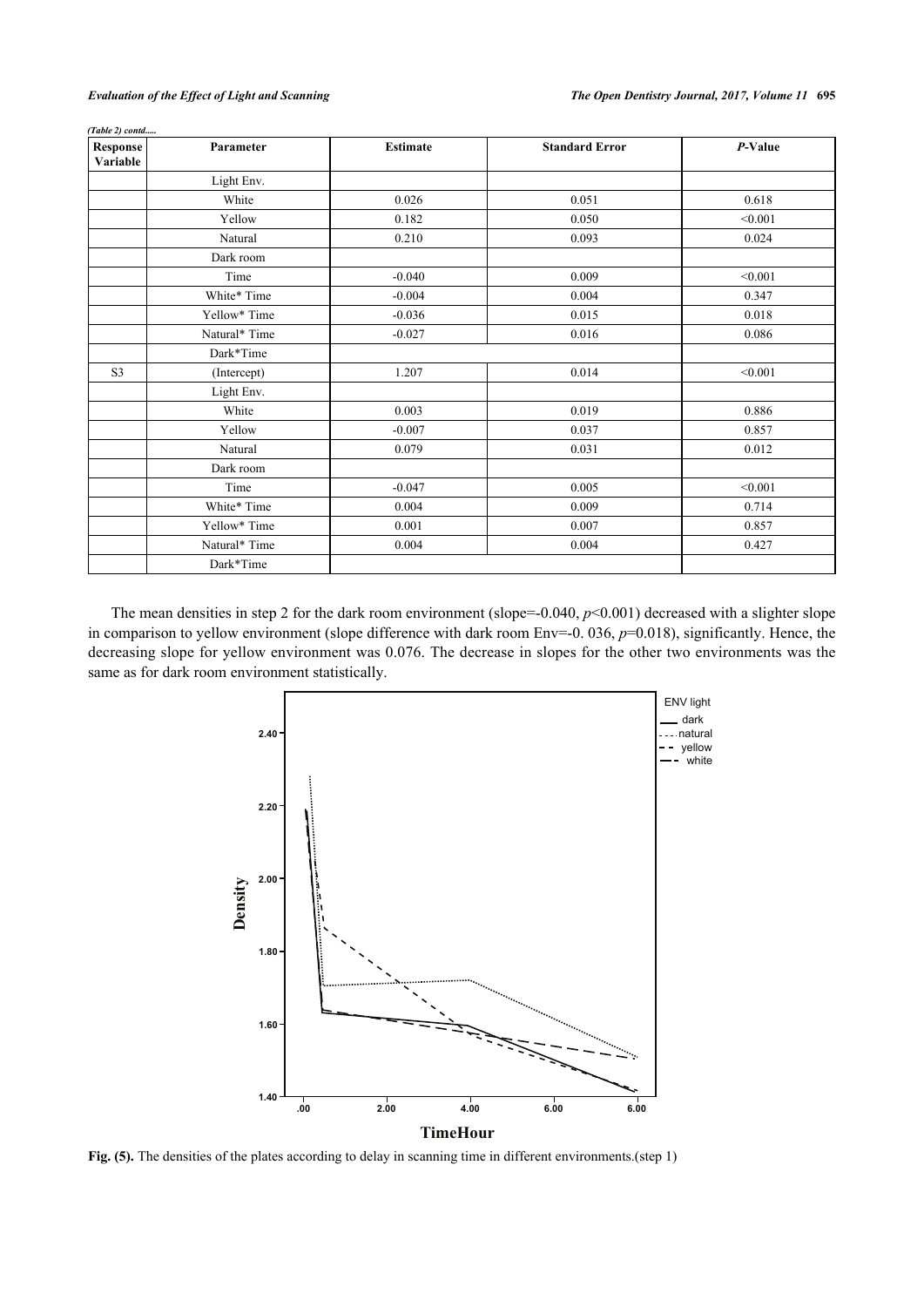

<span id="page-6-0"></span>**Fig. (6).** The densities of the plates according to delay in scanning time in different environments. (step 2)



Fig. (7). The densities of the plates according to delay in scanning time in different environments.(step 3)

<span id="page-6-1"></span>Based on Table **[3](#page-6-1)**, the estimated mean density in step 1 and at the baseline is 1.988 while it was significantly higher than step 2(mean difference=0.237 and *p*<0.001) and step 3(mean difference=0.7 and *p*<0.001). In contrast to the baseline, the densities were higher in step 2 (mean difference over the time=0.0002, *p*<0.001) in comparison to section 1 over the time.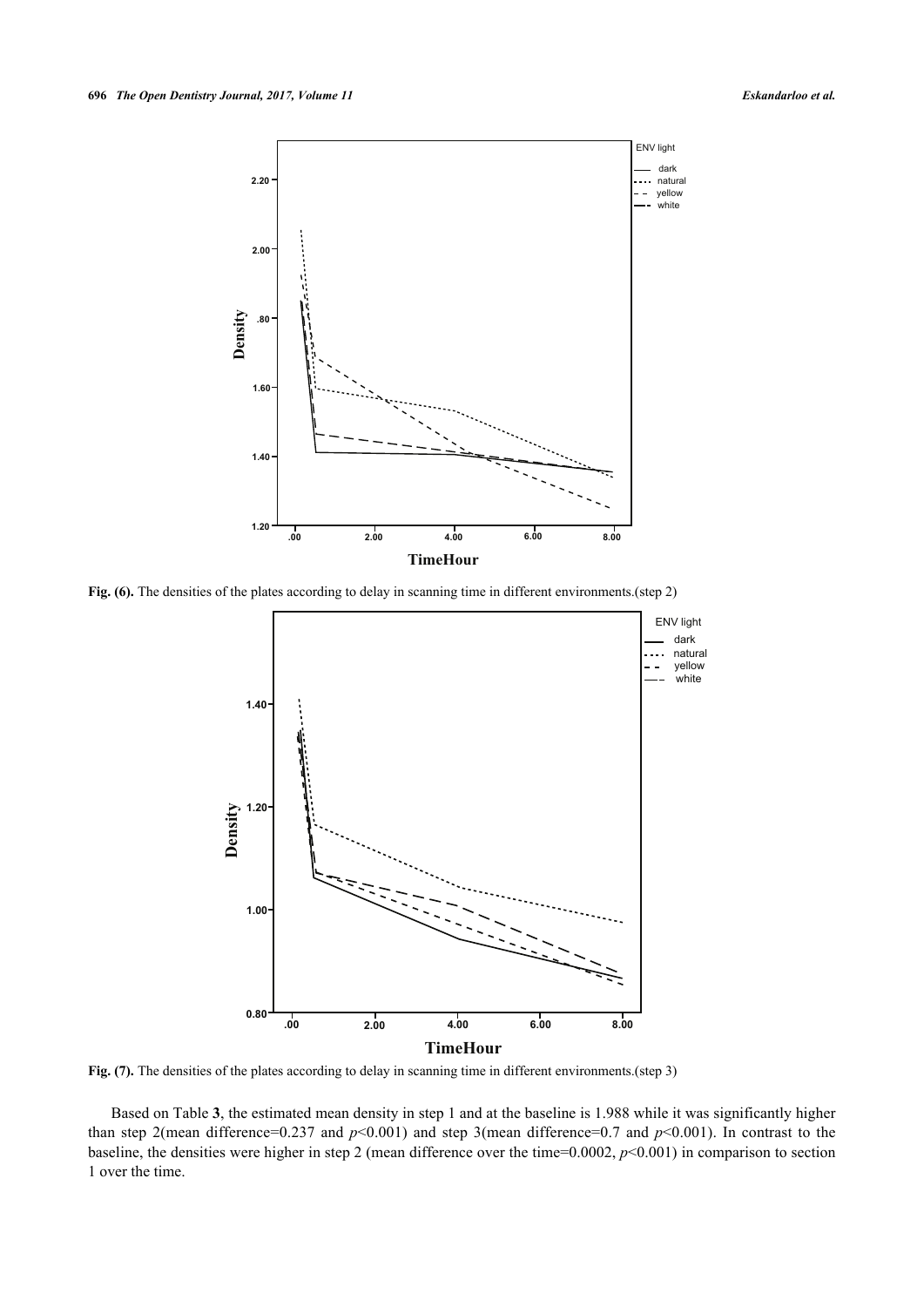| Parameter    | B           | 95% Confidence Interval |              | <b>Std. Error</b> |         |
|--------------|-------------|-------------------------|--------------|-------------------|---------|
|              |             | Lower                   | <b>Upper</b> |                   | Sig.    |
| (Intercept)  | 1.988       | 1.951                   | 2.026        | .019              | < 0.001 |
| <b>Step</b>  |             |                         |              |                   |         |
|              | $-.700$     | $-.729$                 | $-.672$      | .014              | < 0.001 |
| C            | $-.237$     | $-.267$                 | $-.207$      | .015              | < 0.001 |
|              |             | Reference category      |              |                   |         |
| time         | $-.001$     | $-.001$                 | $-9*10^{-4}$ | $1*10^{-4}$       | < 0.001 |
| Step 3* time | $2*10^{-4}$ | $-8*10^{-5}$            | .001         | $2*10^{-4}$       | .156    |
| Step 2* time | $2*10^{-4}$ | $1*10-4$                | $3*10^{-4}$  | $4*10^{-5}$       | < 0.001 |
| Step 1* time |             | Reference category      |              |                   |         |

| Table 3. The results of generalized estimating equations assessing the mean densities across three steps over the time. |  |  |  |
|-------------------------------------------------------------------------------------------------------------------------|--|--|--|

<span id="page-7-0"></span>The spatial resolutions (observed line pairs) shown in Fig. (**[8](#page-7-0)**), Using McNemar's test, show that however the spatial resolution after 30 minutes decreased, it was not significant.





# **4. DISCUSSION**

Digital radiography was introduced in 1981 by Fuji with the first commercial computed radiography (CR) imaging system, and there has been continuous improvement in this new technology. A wafer-thin phosphor crystal layer of the BaFX:Eu2 compound, resulted better image formation by PSP plates with less scattering, increased energy absorption and improved spatial resolution. Like conventional films, the PSP plates are stimulated by ionizing radiation, but require scanning process by special hardware and also peculiar software. Images are stored in a computer system to facilitate access required every time [\[10](#page-9-9), [11\]](#page-9-10). In clinical practice, it is not always possible to scan a PSP plate straight away, and therefore, a delay between exposure and scanning process would be inevitable. This situation usually occurs in full-mouth series, because there usually is a gap time between the first and the last captured images. Furthermore, this time lag can happen when there is network problem or power outage. The states in which the phosphor plates are stored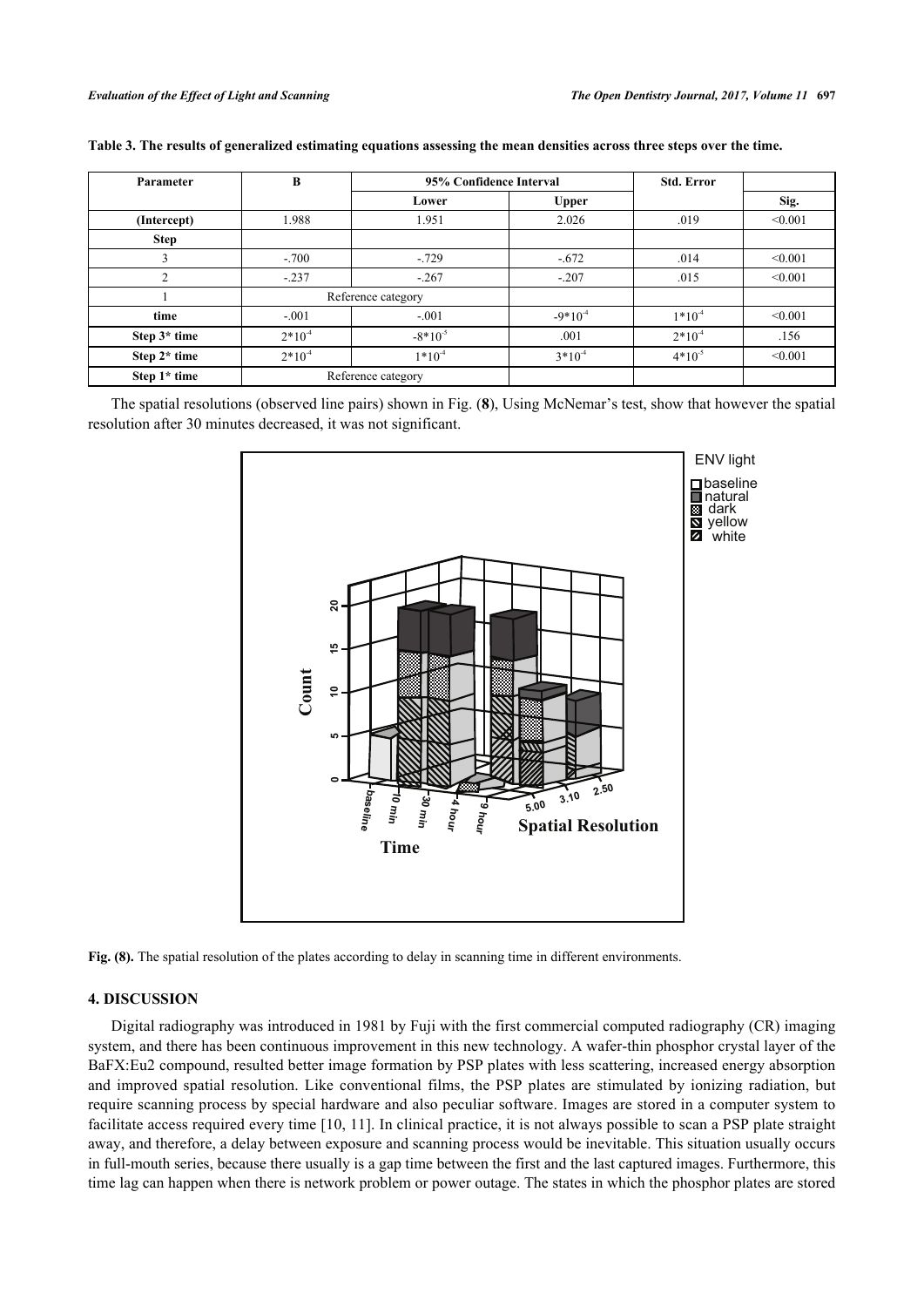are also presumably different. This study was therefore carried to understand if delayed scan and variable storage conditions of phosphor plates bring about deprivation of image quality. Several studies related to signal fading have been conducted [[1](#page-9-0) - [3](#page-9-2), [7](#page-9-6), [8](#page-9-7), [10](#page-9-9) - [16](#page-9-11)]. They concluded that the density decreased with scan delay. In this study, our quantitative analysis of pixel intensity value level (pixel density) in all 3 steps did demonstrate a decline in density with delay in scanning time. Despite, there was a statistically significant change in the average pixel density, this did not seem to prevail the spatial resolution of the images of PSP plates significantly at the clinical level. Corresponding findings were reported by Dan *et al.* [\[9](#page-9-8)], who also noted signal differences in PSP images over time; nevertheless, these changes did not clinically affect the spatial resolution of images. However, they did not store plates in different environments. According to our results, keeping the plates in natural light environment did not affect the density until 10 minutes and after 10 minutes, density was reduced significantly. This trend was also found in some steps of stepwedges in other environments, which reflects the importance of time in scanning procedure. Although this finding is in accordance with a previous reports by Aktan *et al.* [[2\]](#page-9-1), Sogur *et al*. [[3\]](#page-9-2), and Akdeniz *et al*. [[11](#page-9-10)], it is different to the findings of Martins *et al*. who demonstrated a change in image density after a scan delay of 4 h and 6 h in two consecutive studies [\[8](#page-9-7), [12](#page-9-12)]. It would be feasible to justify the fact that such a change in density may not be so challenging for clinicians when examining images. Additionally, creation and quality of the image from the trapped electrons that remains on the PSP plates after delayed scanning may be associated with a consequence of 2 key factors [\[1](#page-9-0)]: the minimum threshold for the phosphor crystals is required to create a satisfactory diagnostic image, and [[2\]](#page-9-1) the effects of specific software and hardware which are automatically able to promote the density to a level that remains diagnostic to the clinician *via* the monitor. The high quality of the images that remain after delayed scan, can be deduced by the special mechanism of PSP image formation. The image formation is efficient with PSP because the phosphor crystal layer absorbs much more radiation than non-screen film; consequently, a lower exposure is required to obtain the same optical density [[10,](#page-9-9) [17](#page-9-13) - [23](#page-10-0)]. Another point that must be noted is contrast (difference of mean density between steps). In our study, the contrast decreased in all environments after 8 hours reflecting the loss of information and the decrease in contrast that had occurred. Similar results were obtained by Akdeniz *et al*. [[7\]](#page-9-6). Previous studies have reported that one of the principle reasons that result in damaging the latent image in a PSP system is the delay in scanning time, while in the current study, the impact of the variety of ambient light was also evaluated. In accordance with the result of this study, different environments affected the plates similarly. In all environments, the density was reduced over the time. However, in intermediate density (step 2), the trend was different in yellow light environment, and more decrease was detected during the time. This finding shows that this environmental light can adversely impact the PSP plates images with time. It can be because of the different effect of yellow light on trapped electron in these plates. More studies are suggested on this issue. At last, we concluded that PSP images show significant decrease in the density in plates scanned for 10 minutes or longer after exposure which may not be detected clinically. The yellow light environment had the different impact on the quality of PSP images and reduced the contrast of images. While this impact was not detected in other environments, which suggests that the plates cannot be scanned and processed in yellow light environment.

### **ETHICS APPROVAL AND CONSENT TO PARTICIPATE**

Not applicable.

## **HUMAN AND ANIMAL RIGHTS**

No Animals/Humans were used for studies that are base of this research.

# **CONSENT FOR PUBLICATION**

Not applicable.

#### **CONFLICT OF INTEREST**

The authors declare no conflict of interest, financial or otherwise.

### **ACKNOWLEDGEMENTS**

Declared none.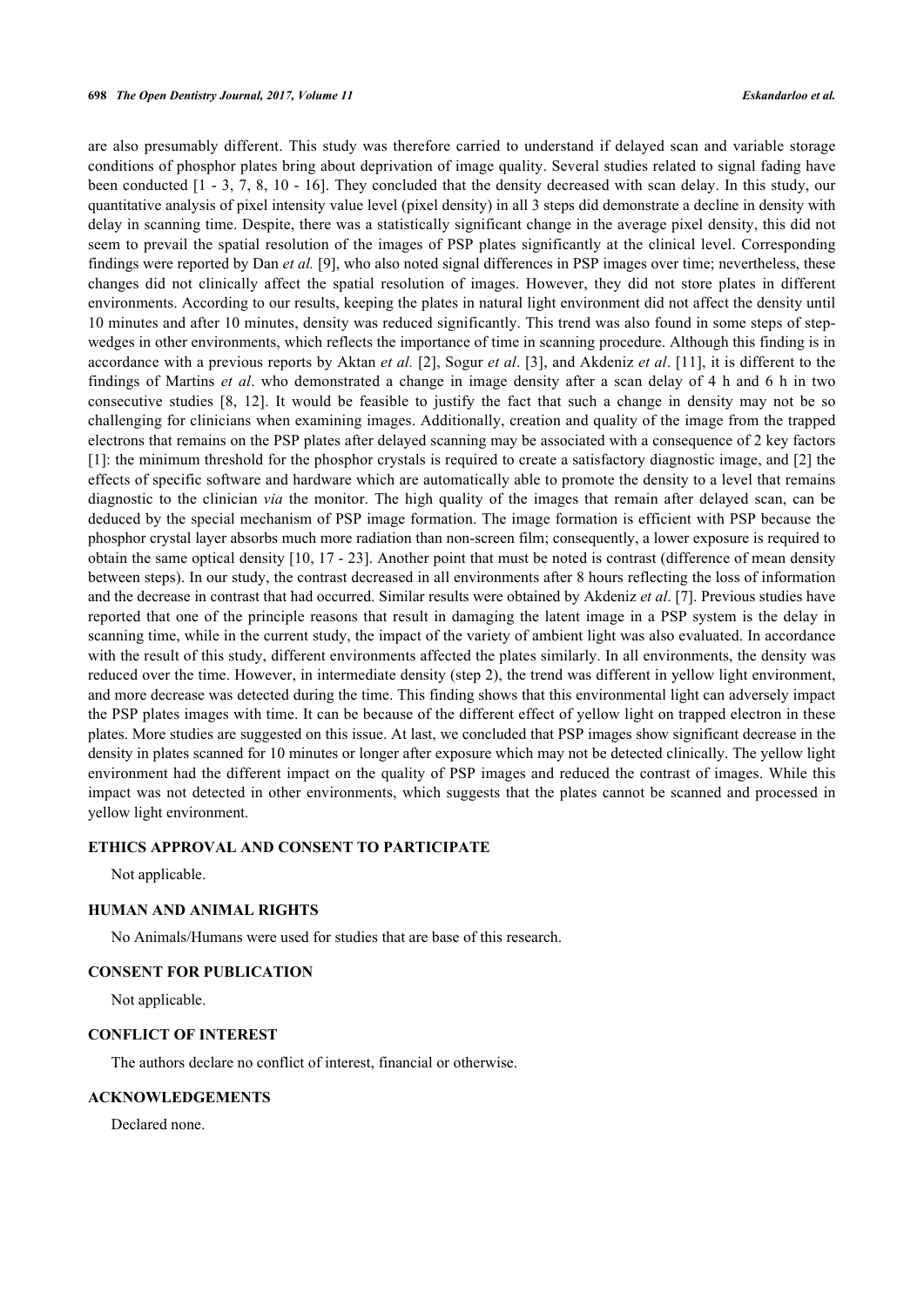# **REFERENCES**

- <span id="page-9-0"></span>[1] Terauchi T, Matsuda Y, Araki K, Seki K, Okano T. Analysis of signal fading of photostimulable phosphor plate system and its effect on the accuracy in detecting proximal caries. Dental Med Res 2013; 33(1): 68-75. [\[http://dx.doi.org/10.7881/dentalmedres.33.68](http://dx.doi.org/10.7881/dentalmedres.33.68)]
- <span id="page-9-1"></span>[2] Aktan AM, Ciftci ME, Akgunlu F. Comparison of the delay in processing time and protective plastic cases in two phosphor plate systems. Scientific World J 2012. 850764
- <span id="page-9-2"></span>[3] Soğur E, Baksi BG, Mert A. The effect of delayed scanning of storage phosphor plates on occlusal caries detection. Dentomaxillofac Radiol 2012; 41(4): 309-15. [\[http://dx.doi.org/10.1259/dmfr/12935491\]](http://dx.doi.org/10.1259/dmfr/12935491) [PMID: [22282506](http://www.ncbi.nlm.nih.gov/pubmed/22282506)]
- <span id="page-9-3"></span>[4] Melo DP, Dos Anjos Pontual A, de Almeida SM, Campos PS, Alves MC, Tosoni GM. Effect of alternative photostimulable phosphor plates erasing times on subjective digital image quality. Dentomaxillofac Radiol 2010; 39(1): 23-7. [\[http://dx.doi.org/10.1259/dmfr/49065239\]](http://dx.doi.org/10.1259/dmfr/49065239) [PMID: [20089740](http://www.ncbi.nlm.nih.gov/pubmed/20089740)]
- <span id="page-9-4"></span>[5] White SC, Pharoah MJ. Principles and Interpretation. 7<sup>th</sup> ed. New York: Mosby, Oral Radiol 2014; p. 696.
- <span id="page-9-5"></span>[6] Lopes SL, Cruz AD, Ferreira RI, Bóscolo FN, Almeida SM. Image quality in partially erased denoptix storage phosphor plates. Braz Oral Res 2008; 22(1): 78-83.
	- [\[http://dx.doi.org/10.1590/S1806-83242008000100014\]](http://dx.doi.org/10.1590/S1806-83242008000100014) [PMID: [18425250](http://www.ncbi.nlm.nih.gov/pubmed/18425250)]
- <span id="page-9-6"></span>[7] Akdeniz BG, Gröndahl HG. Degradation of storage phosphor images due to scanning delay. Dentomaxillofac Radiol 2006; 35(2): 74-7. [\[http://dx.doi.org/10.1259/dmfr/51534985\]](http://dx.doi.org/10.1259/dmfr/51534985) [PMID: [16549432](http://www.ncbi.nlm.nih.gov/pubmed/16549432)]
- <span id="page-9-7"></span>[8] Martins MG, Whaites EJ, Ambrosano GM, Haiter Neto F. What happens if you delay scanning Digora phosphor storage plates (PSPs) for up to 4 hours? Dentomaxillofac Radiol 2006; 35(3): 143-6. [\[http://dx.doi.org/10.1259/dmfr/29710762\]](http://dx.doi.org/10.1259/dmfr/29710762) [PMID: [16618845](http://www.ncbi.nlm.nih.gov/pubmed/16618845)]
- <span id="page-9-8"></span>[9] Fitzmaurice G, Davidian M, Verbeke G, Molenberghs G. Longitudinal data analysis, handbook Chapman and Hall. New York 2008.
- <span id="page-9-9"></span>[10] Ang DB, Angelopoulos C, Katz JO. How does signal fade on photo-stimulable storage phosphor imaging plates when scanned with a delay and what is the effect on image quality? Oral Surg Oral Med Oral Pathol Oral Radiol Endod 2006; 102(5): 673-9. [\[http://dx.doi.org/10.1016/j.tripleo.2005.11.002\]](http://dx.doi.org/10.1016/j.tripleo.2005.11.002) [PMID: [17052646](http://www.ncbi.nlm.nih.gov/pubmed/17052646)]
- <span id="page-9-10"></span>[11] Akdeniz BG, Gröndahl HG, Kose T. Effect of delayed scanning of storage phosphor plates. Oral Surg Oral Med Oral Pathol Oral Radiol Endod 2005; 99(5): 603-7. [\[http://dx.doi.org/10.1016/j.tripleo.2004.10.021\]](http://dx.doi.org/10.1016/j.tripleo.2004.10.021) [PMID: [15829885](http://www.ncbi.nlm.nih.gov/pubmed/15829885)]
- <span id="page-9-12"></span>[12] Martins MG, Haiter Neto F, Whaites EJ. Analysis of digital images acquired using different phosphor storage plates (PSPs) subjected to varying reading times and storage conditions. Dentomaxillofac Radiol 2003; 32(3): 186-90. [\[http://dx.doi.org/10.1259/dmfr/24355220\]](http://dx.doi.org/10.1259/dmfr/24355220) [PMID: [12917285](http://www.ncbi.nlm.nih.gov/pubmed/12917285)]
- [13] Sanderink GC. Intra-oral and extra-oral digital imaging: An overview of factors relevant to detector design. Nucl Instrum Methods Phys Res A 2003; 509: 256-61.
	- [\[http://dx.doi.org/10.1016/S0168-9002\(03\)01635-8\]](http://dx.doi.org/10.1016/S0168-9002(03)01635-8)
- [14] Brüllmann D, Schulze RK. Spatial resolution in CBCT machines for dental/maxillofacial applications-what do we know today? Dentomaxillofac Radiol 2015; 44(1) 20140204 [\[http://dx.doi.org/10.1259/dmfr.20140204](http://dx.doi.org/10.1259/dmfr.20140204)] [PMID: [25168812\]](http://www.ncbi.nlm.nih.gov/pubmed/25168812)
- [15] Farman AG, Farman TT. A comparison of 18 different x-ray detectors currently used in dentistry. Oral Surg Oral Med Oral Pathol Oral Radiol Endod 2005; 99(4): 485-9. [\[http://dx.doi.org/10.1016/j.tripleo.2004.04.002\]](http://dx.doi.org/10.1016/j.tripleo.2004.04.002) [PMID: [15772598](http://www.ncbi.nlm.nih.gov/pubmed/15772598)]
- <span id="page-9-11"></span>[16] Nejaim Y, Gomes AF, Silva EJ, Groppo FC, Haiter Neto F. The influence of number of line pairs in digital intra-oral radiography on the detection accuracy of horizontal root fractures. Dent Traumatol 2016; 32(3): 180-4. [\[http://dx.doi.org/10.1111/edt.12243\]](http://dx.doi.org/10.1111/edt.12243) [PMID: [26542421](http://www.ncbi.nlm.nih.gov/pubmed/26542421)]
- <span id="page-9-13"></span>[17] Bramante CM, Bramante AS, de Souza RE, Moraes IG, Bernardineli N, Garcia RB. Evaluation of the effects of processing delays and protective plastic cases on image quality of a photostimulable phosphor plate system. J Appl Oral Sci 2008 Sep-Oct; 16(5): 350-4. [\[http://dx.doi.org/10.1590/S1678-77572008000500009\]](http://dx.doi.org/10.1590/S1678-77572008000500009) [PMID: [19089233](http://www.ncbi.nlm.nih.gov/pubmed/19089233)]
- [18] Nascimento HA, Visconti MA, Ferreira LM, Suarez MA, Haiter Neto F, Freitas DQ. Effect of delayed scanning on imaging and on the diagnostic accuracy of vertical root fractures in two photostimulable phosphor plates digital systems. Int Endod J 2016; 49(10): 973-9. [\[http://dx.doi.org/10.1111/iej.12547\]](http://dx.doi.org/10.1111/iej.12547) [PMID: [26354080](http://www.ncbi.nlm.nih.gov/pubmed/26354080)]
- [19] Bushong SC. Radiologic science for technologists.  $10^{th}$  ed. St. Louis, MO: Elsevier 2013.
- [20] Hildebolt CF, Couture RA, Whiting BR. Dental photostimulable phosphor radiography. Dent Clin North Am 2000; 44(2): 273-97. [PMID: [10740769\]](http://www.ncbi.nlm.nih.gov/pubmed/10740769)
- [21] Bansal GJ. Digital radiography. A comparison with modern conventional imaging. ostgrad Med J 2006 Jul; 82(969): 425-8.
- [22] Körner M, Weber CH, Wirth S, Pfeifer KJ, Reiser MF, Treitl M. Advances in digital radiography: physical principles and system overview. Radiographics 2007; 27(3): 675-86.